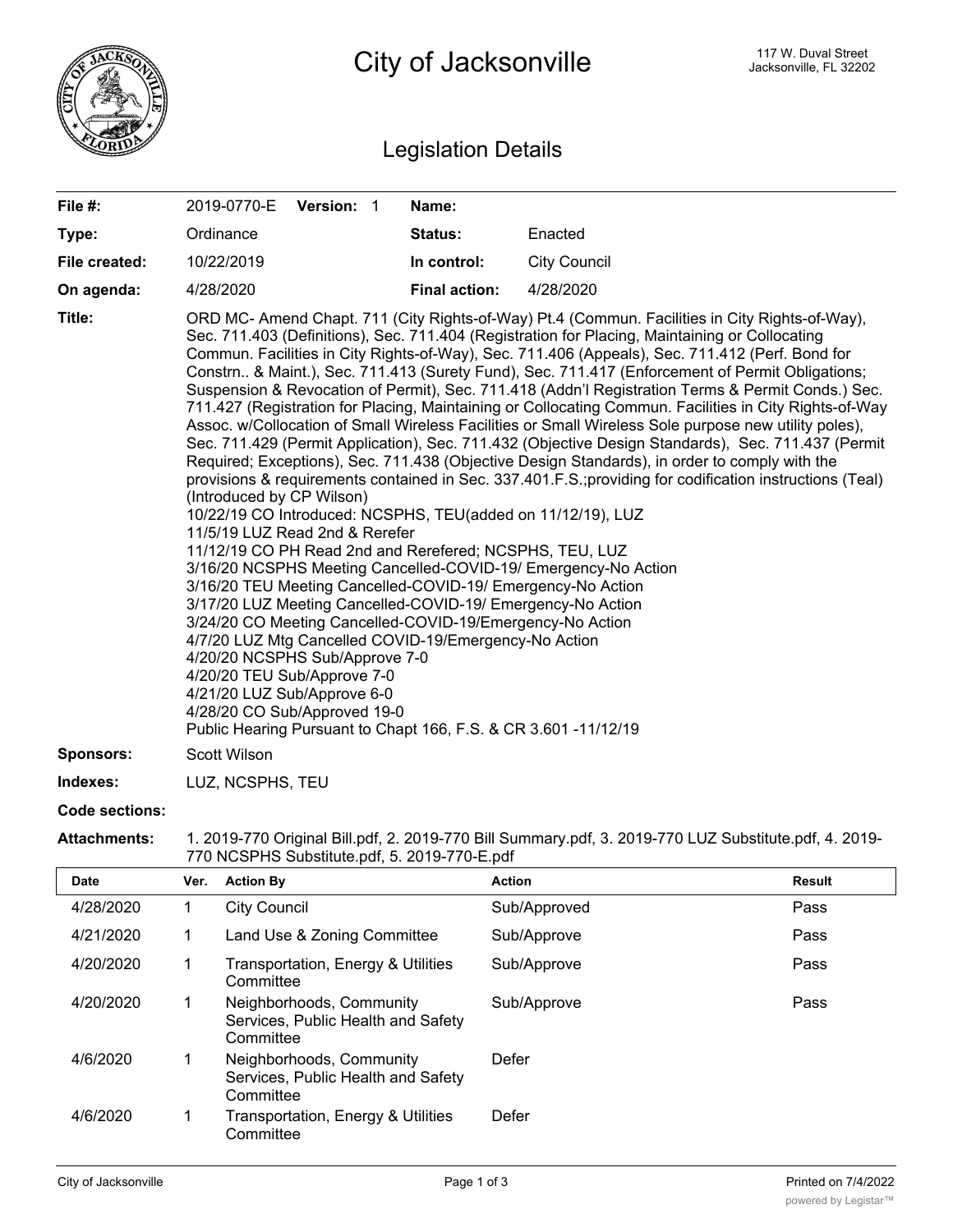## **File #:** 2019-0770-E, **Version:** 1

| 3/3/2020   | 1 | Land Use & Zoning Committee                                                 | Defer |
|------------|---|-----------------------------------------------------------------------------|-------|
| 3/2/2020   | 1 | Neighborhoods, Community<br>Services, Public Health and Safety<br>Committee | Defer |
| 3/2/2020   | 1 | Transportation, Energy & Utilities<br>Committee                             | Defer |
| 2/19/2020  | 1 | Land Use & Zoning Committee                                                 | Defer |
| 2/18/2020  | 1 | Neighborhoods, Community<br>Services, Public Health and Safety<br>Committee | Defer |
| 2/18/2020  | 1 | Transportation, Energy & Utilities<br>Committee                             | Defer |
| 2/4/2020   | 1 | Land Use & Zoning Committee                                                 | Defer |
| 2/3/2020   | 1 | Neighborhoods, Community<br>Services, Public Health and Safety<br>Committee | Defer |
| 2/3/2020   | 1 | Transportation, Energy & Utilities<br>Committee                             | Defer |
| 1/22/2020  | 1 | Land Use & Zoning Committee                                                 | Defer |
| 1/21/2020  | 1 | Transportation, Energy & Utilities<br>Committee                             | Defer |
| 1/21/2020  | 1 | Neighborhoods, Community<br>Services, Public Health and Safety<br>Committee | Defer |
| 1/7/2020   | 1 | Land Use & Zoning Committee                                                 | Defer |
| 1/6/2020   | 1 | Transportation, Energy & Utilities<br>Committee                             | Defer |
| 1/6/2020   | 1 | Neighborhoods, Community<br>Services, Public Health and Safety<br>Committee | Defer |
| 12/3/2019  | 1 | Land Use & Zoning Committee                                                 |       |
| 12/3/2019  | 1 | Land Use & Zoning Committee                                                 | Defer |
| 12/2/2019  | 1 | Neighborhoods, Community<br>Services, Public Health and Safety<br>Committee |       |
| 12/2/2019  | 1 | Transportation, Energy & Utilities<br>Committee                             | Defer |
| 12/2/2019  | 1 | Neighborhoods, Community<br>Services, Public Health and Safety<br>Committee | Defer |
| 11/19/2019 | 1 | Land Use & Zoning Committee                                                 |       |
| 11/19/2019 | 1 | Land Use & Zoning Committee                                                 | Defer |
| 11/18/2019 | 1 | Transportation, Energy & Utilities<br>Committee                             |       |
| 11/18/2019 | 1 | Neighborhoods, Community<br>Services, Public Health and Safety<br>Committee |       |
| 11/18/2019 | 1 | Neighborhoods, Community<br>Services, Public Health and Safety<br>Committee | Defer |